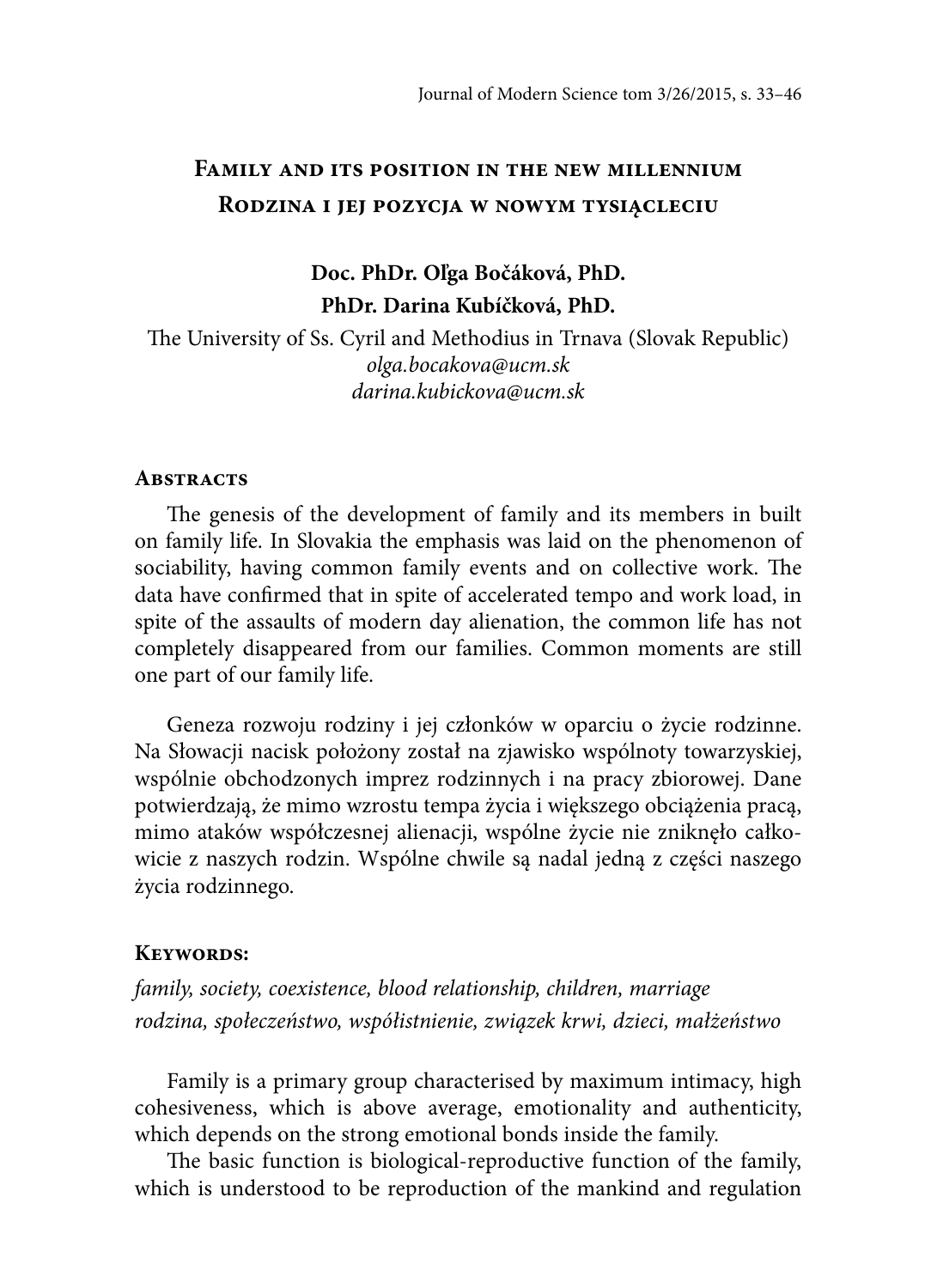and guidance of sex life. In the civilised world the emphasis is laid on the area of conscious, planned parenthood, based on knowledge of science, such as: genetics, biology, psychology, ethics, hygienics and last also economics.

The family is perceived by us, as a place, where we create our first social bonds, we look for the first examples, acquire the first experiences and unrepeatable sensations and good and maybe also bad habits. The family protects us and prepares us for confrontation with the surrounding world already since our birth.

Among the principle and inherent functions of the family can be included the following (Levická, 2004):

- biological-reproduction,
- economic,
- educational and socializing,
- emotional and psycho-hygienic,
- protective
- socializing.

The healthy family as irreplaceable institution hands its basic positions and moral values over to the new generations. In optimum case its basis is a stable marriage based on the equality of husband and wife, not on the predominance of one of them. (Langmeier, Krejčířová, 2006). The family is currently experiencing a lot of stress, fear of the future. It is mainly in families that have a lack of funding or to solve a variety of negative phenomena family members (Slovák, 2014).

In the family environment all members mutually influence each other and inspire and help each other. If a child grows up in the creative environment, it acquires interesting incentives, which will have impact upon him in the course of his whole life.

"If we spoke by human tongues, even if they were like an angel and if we did not have any love, then we would be only jingling medal and ringing bell" (Bočáková, 2010).

Nowadays the traditional family is often considered to be a relic. The present time brings new trends with itself and according to them the traditional marriage is considered to be something, which is not necessary to conclude with the vision of accepting a firm obligation. However it is required that the values inherent to our culture are preserved, although the conditions for their preservation get changed in the context of everyday development of the society.

According to Sobotková (2001) the indisputable fact is true that at the present time there are many more divorced and re-concluded marriages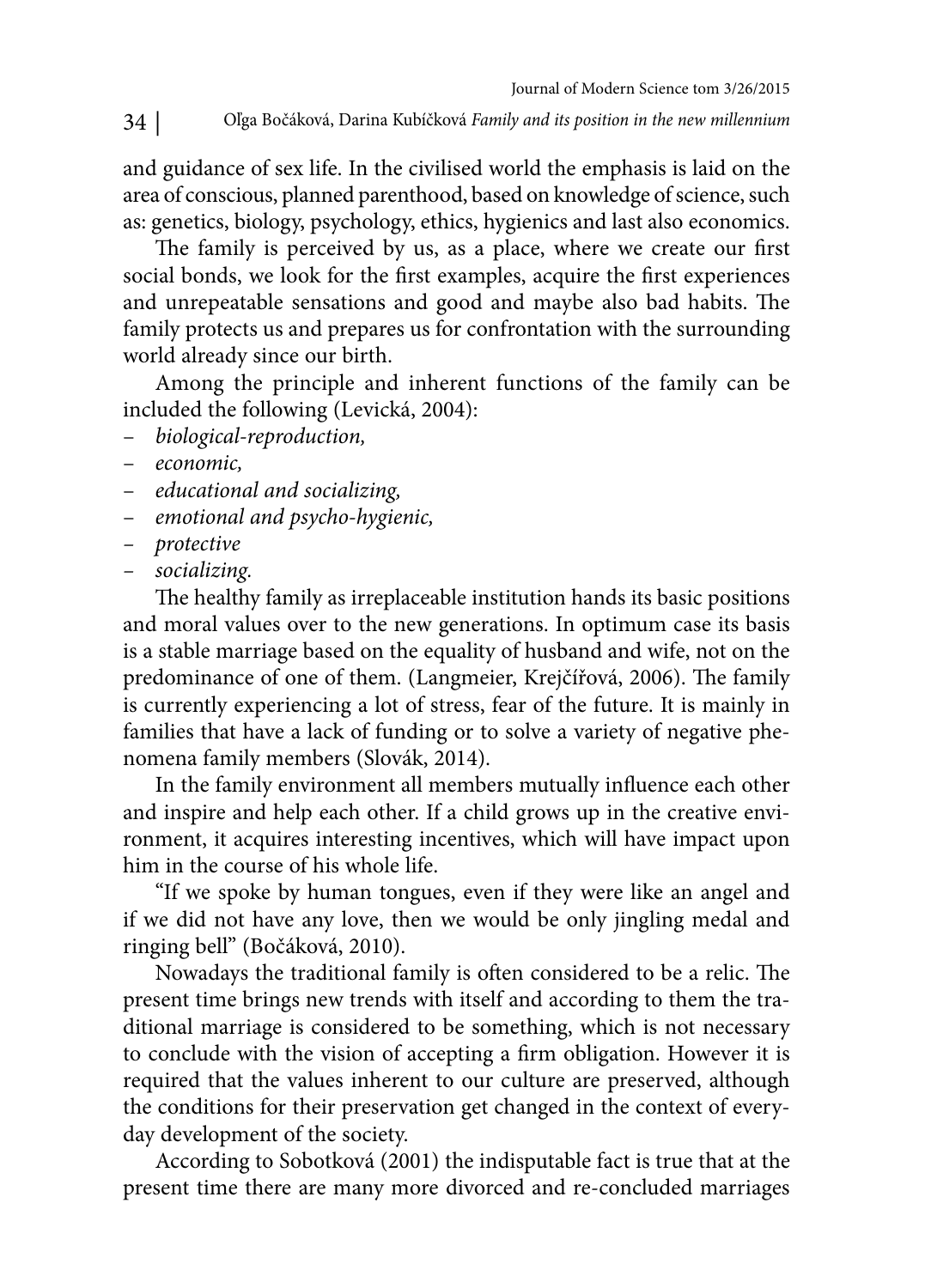than they were a short time ago and their number is still increasing. There appear even more and more repeated marriages, at least of one of the partners. There appears also a noteworthy phenomenon that many older mothers have younger partners. The mothers who give birth after the age of forty usually have the partners who are two to three years younger. In the population it is quite common that the husbands are older by half a year on average than their wives.

According to Rozinajová (1988) family is a natural environment. In the given period the child needs much love to be able to develop appropriately. It is important, if the parent is aware of the fact that it is necessary to provide also enough incentives for to the child for its intellectual and emotional development. In every family it is in particular fulfilling of all needs of the child, which the parent is capable to fulfil. However he must know about them and must be aware of the fact that they exist. The specialists of the training program PRIDE have defined five main areas of the development of a human being (http://www.nahradnarodina.sk):

- physical needs accommodation, food, clothes, warmth, embraces, touches, kisses, security
- emotional and mental needs love, care, the feeling of belonging, certainty, safety
- social needs capability to build relations, communicate, solve problems
- learning needs arranging the values and morality, learning the skills, support in learning
- moral needs distinguishing between good and evil

By Vojtech and Vrbinčík (2015), each state has its own rules on social security. This also applies to families, each state separately in its legislation determines the category of persons covered by social security covered.

If the family is supposed to fulfil its position in the society, it has to function properly and fulfil the tasks, resulting from its essence. According to John Paul II. "family is a sincere community of life and love" for a family to be a community of trust, space for love, formation and development of human life, the Pope is talking about tasks that the family must necessarily fulfil.

In his encyclical Familiarisconsortio the Pope has expressed a requirement to stress the unique and special mission of family in the life of each individual person and of the society. "Family contributes to building of the world in an effective manner by making it possible to live really a human life, in particularly by the fact that it guards and mediates the virtues and significant values. Different generations meet in the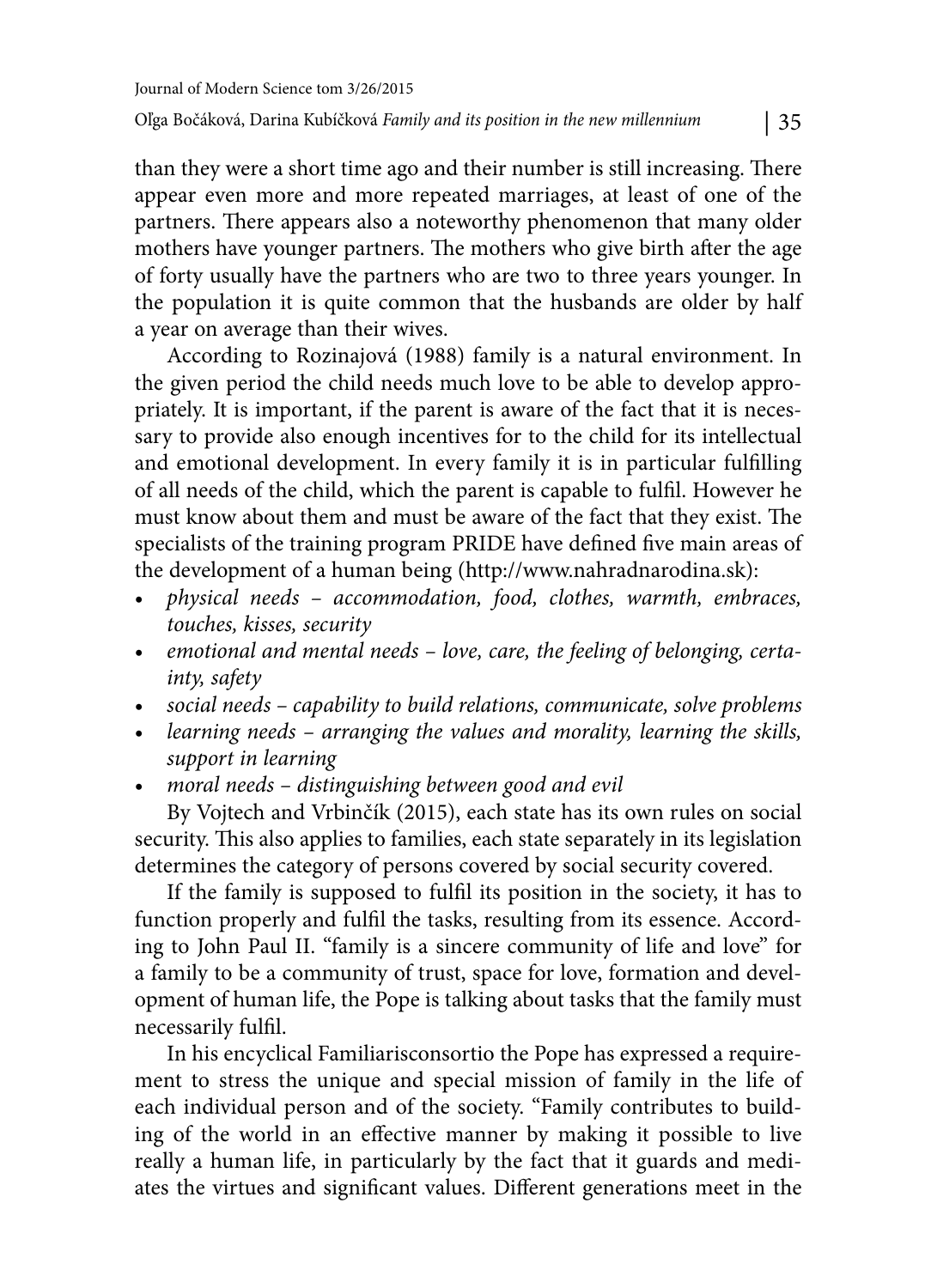family and they mutually help each other to acquire the fuller wisdom, as well as to harmonise the personal rights with other requirements of social life"

The first task is creating personal community. It is the community of a husband and wife, parents, children and relatives. The community of truth is in particular emphasised here, which these persons are supposed to try to achieve. The persons form a family and a family participates in creation and formation of a person into a personality. Family members should remember this target and lead a family life towards this target. Each human being has an immense value and cannot be replaced by anything else.

"It is its inter-generation nature and permanent relations, role of an individual person in a family accepted by a culture, simultaneous procedural orientation, emotional intensity, high quality targets, altruistic values and educational leadership that the family is delimited from other areas of human experience and perception of relations" (Koteková, et al., 1998).

There exists many views on the family and its significance for a society. Let us mention several levels:

- 1. Functionalistic view marriage and the family life are social institutions, which secure fulfilling of the main functions of the family.
- 2. Conflict-oriented view stresses the fact that families and institution of marriage provide disadvantageous positions to some family members against other family members.
- 3. Biological view family above all as a natural reproduction unit.
- 4. Theological view considers the family to be a continuation of the work of Creator and accepts spiritual – mystic essence of a family, designating it as a Church on a small scale.(Koteková, et al., 1998).

There exists a traditional idea that our society consists of families. As it had been recorded by Chevalier de Jacourt in his book Large French Encyclopaedia: "Family is a society, which creates basic outfit and natural condition of a human being. Family is indeed a civil society created by nature, which is the most natural society and the oldest of all societies: it creates basis for a national society, because the people or the nation is nothing else only a unit consisting of many families. Family is based by a marriage and it is a nature itself, which relates a human being into this bond; then the children will be born from it, prolonging the life of the family, maintaining the human society at life and replacing the losses, which the death causes in it every day."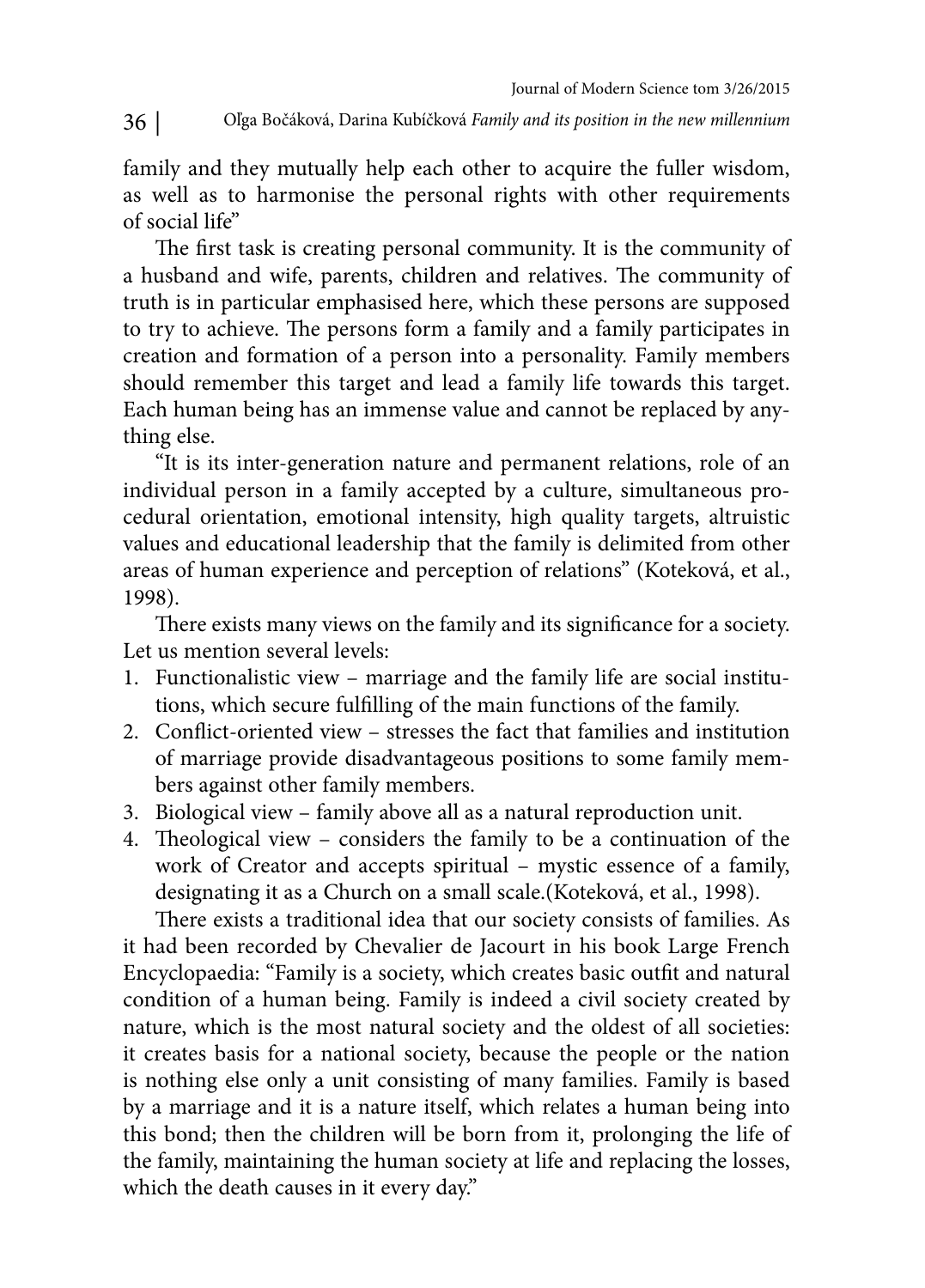Family is the most important link of natural system of human relations. On the basis of the vast studies on family six main features are attributed to it, which means that it is: historical, systematic, informational, internally similar, internally classified and is also marked by the processes of family transfer.(Pávková, 2002, p. 134).

It is usually delimited from the point of view of social character such as a group, social unit, cell of the company etc. As a rule in the present day literature the following conceptual meanings of a family are distinguished:

- 1. Orientation family a family into which a certain individual person in born.
- 2. Reproductive family family, which is based by a couple upon a new marriage.
- 3. Nuclear family i.e. immediate group consisting of a father, mother and children, all of them living together.
- 4. Extended family includes also other relatives, such as grand parents, uncles, aunts (Máchová, 1970).

From the point of view of family functioning it has been characterized by Plaňava (2000) as a structured whole (system), the sense, purpose and content of which is creating a relatively safe, stable space and environment for sharing, reproduction and production of life of people. The family and marriage can be characterised by four basic components (Plaňava, 2000):

Family structure – Here belongs arrangement of the members of the family, their characteristics, mutual bonds and positions, as well as organisation of a family, alliances, hierarchy, distribution of competencies, borders between the systems and subsystems, it means generation and personality borders within the family as well as degree and quality of connection with the broader family and with the society.

Intimacy – is understood to be emotional qualities, feelings and awareness of mutual closeness, manifestations of interest, warmth of feelings, cohesion, support and mutual dependence.

Personal autonomy  $-$  it is the quality and quantity of differentiation between the members of the family, it means, to what degree each member of the family is respected as a unique human being, to what extent it has space for the development of its personality, identity, interests and capabilities.

Values and positions – Here belongs the life value orientation of a family, which is connected to a concrete phase, in which the family is situated.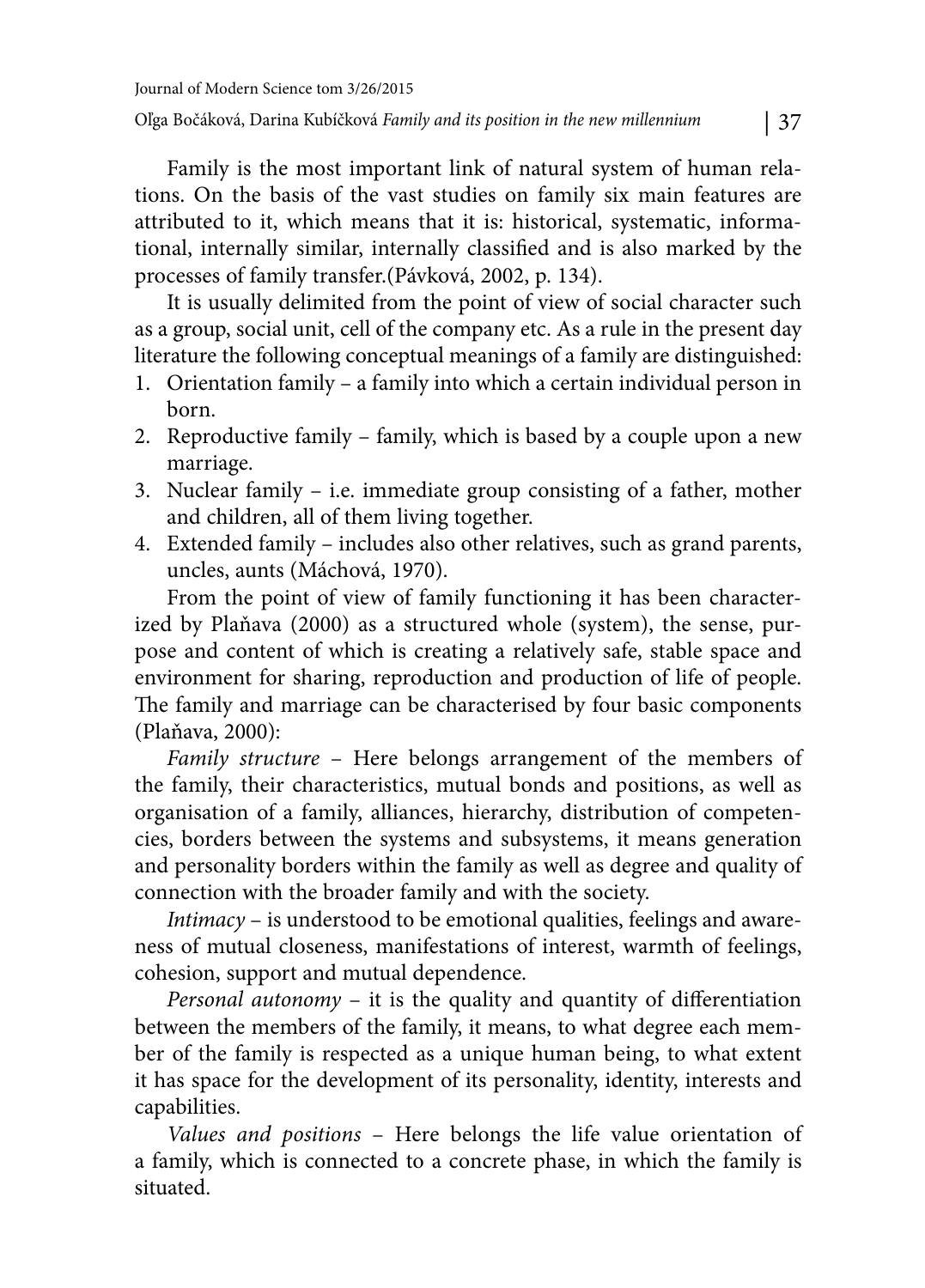Pláňava (2000) considers dynamics and communication to be the two most important processes.

According to O. Matoušek (2003) family is an environment, where their members must necessarily create relations as well as necessarily communicate with each other. Family relations (family interactions) are system based, dynamic manners of communication of family members and also the fact how the family members individually relate to each other. Interactions between the members of the family are the most important factor influencing the well-being1 in the family. They are just interaction patterns that create the overall unique atmosphere of the family (Sobotková, 2007). It is possible to define the relations in the family by the rules. The rules determine in what manner one has to behave to the other. In everyday situations these rules manifest themselves by communication stereotypes of the family, by certain established sequences of behavior (Matoušek, 2003).

"Family functioning is a way, how family fulfils its functions. These are considered to be inclusion of an individual into family structure (it provides the feeling of unity, it influences the personal identity, sense and focus of life); economic support (securing of basic and development needs of the family members); care, education, socialization (enables physical, mental, social and spiritual development of the children as well as the adults, mediates social values and norms); protection of vulnerable members (young, ill, handicapped, old or dependent on others in some way, etc.") (Sobotková, 2007).

J. Levická (2004) mentions time stress, health and financial problems as the most common forms of load, which can become starters of crises in the Slovak families. If the family system is supposed to be functional, it has to react permanently to the changing exterior and interior conditions. This requires the mobility of forces in the family, solving of arising load situations and the subsequent adaptation to them. Otherwise imbalance appears, conflicts and crises arise and the final consequence is the disintegration of the family. Dudžáková (2014) has stated the caring accompanies us all our life. But we do not even realize it. In our childhood they are our parents that look after us. As adults on the other hand we look after our children and we also have the obligation to look after our parents, either we are able to do it by ourselves or we secure the care by means of service. Within preservation of dignity and maintaining the basic self-service of a person, it is very good, if the person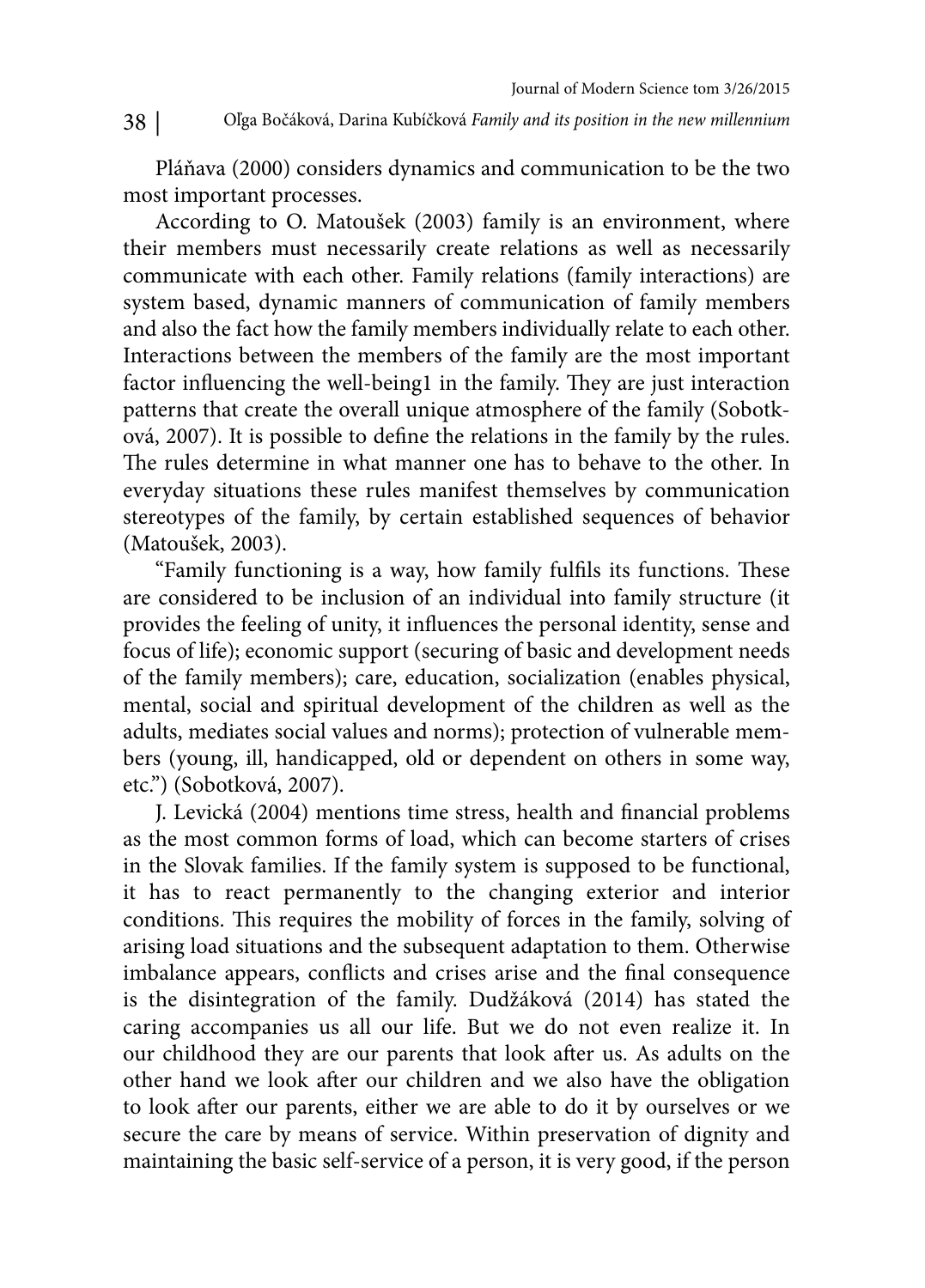After 1989 the apartment market starts to be governed by the laws of offer and supply and as a consequence of this the market price of real estate properties has increased. At the same time the loans for just married couples discontinue to be provided. An assumption for starting up a family is a certain material foundation, i.e. the housing. Complications with acquisition of housing caused that the marriages are postponed until the higher age. This is connected with the shifts in birth rates, also the parenthood is postponed up to the higher age." (Bočáková, 2013).

"With the development of industry and technologizes also the working conditions and the character of work change and on the basis of this also the living conditions of a human being. This development brings with itself also the increase of social risks". (Vatehová, 2015).

It is important to realise the fact the families fail in fulfilling the functions and tasks and the consequence of this is dysfunctionality of a family or as the case may be disorders of family environment (Hroncová, 2000).

"Our most basic instinct is not for survival but for family. Most of us would give our own life for the survival of a family member, yet we lead our daily life too often as if we take our family for granted."(Paul Pearshall)

The family has been and will also in the future be a stabilising component of the society. At present the family is going through many changes and transformations. The dominant position of the father is retreating to the background, also mothers devote their life to their career and the families are smaller, there are fewer children and multigenerational households disappear. Slovák (2014) has written that the family experiences stress and is going through various conflicts. Regarding the structure of population according to the family status, the point is the social and legal character. The basic groups of population according to family status in the Slovak Republic are:

- single
- married
- divorced
- widowed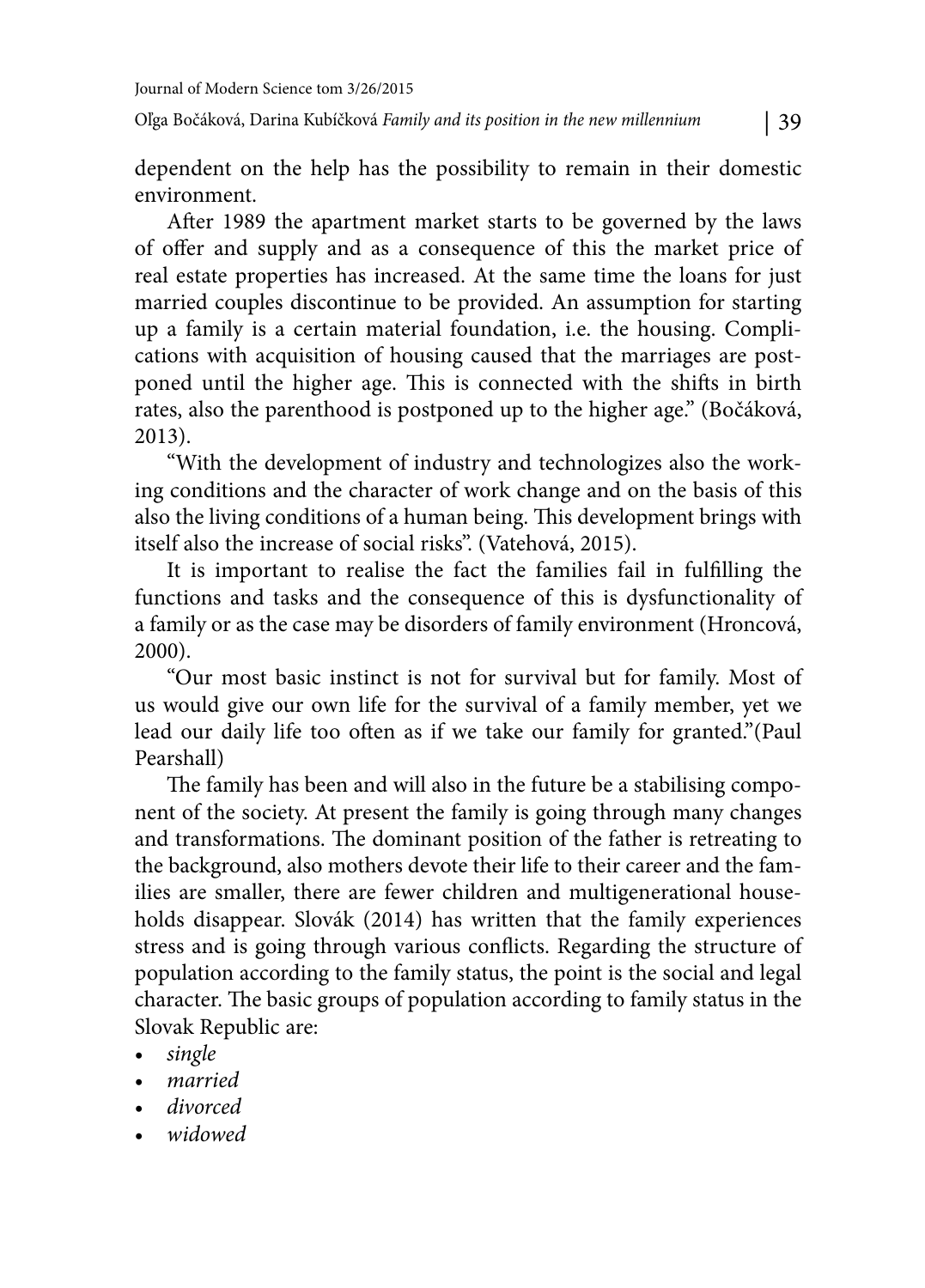| <b>Family status</b><br>2009 |         | Year                          |         |         |         |
|------------------------------|---------|-------------------------------|---------|---------|---------|
|                              |         | 2010                          | 2011    | 2012    | 2013    |
| men                          |         | number of persons (in thous.) |         |         |         |
| single                       | 1,260.5 | 1,266.5                       | 1,255.9 | 1,260.0 | 1,271.2 |
| married                      | 1,191.0 | 1,186.6                       | 1,126.4 | 1,123.4 | 1,107.6 |
| divorced                     | 147.7   | 154.0                         | 188.7   | 193.7   | 200.7   |
| widowed                      | 37.8    | 35.2                          | 60.7    | 58.9    | 59.6    |
| total                        | 2,636.9 | 2,642.2                       | 2,631.8 | 2,636.0 | 2,639.1 |

Table 1. Population of the Slovak Republic according to sex and family status 2009–2013

Source: Statistical Office

It is clear from the table that the number of single men is on the rise, the number of married men is decreasing. Also the number of divorced men is increasing.

Table 2. Population of the Slovak Republic according to sex and family status 2009–2013 in %

|                      | Year                |      |      |      |      |  |
|----------------------|---------------------|------|------|------|------|--|
| <b>Family status</b> | 2009                | 2010 | 2011 | 2012 | 2013 |  |
| men                  | structure (in $%$ ) |      |      |      |      |  |
| single               | 47.8                | 47.9 | 47.7 | 47.8 | 48.2 |  |
| married              | 45.2                | 44.9 | 42.8 | 42.6 | 42.0 |  |
| divorced             | 5.6                 | 5.8  | 7.2  | 7.3  | 7.6  |  |
| widowed              | 1.4                 | 1.3  | 2.3  | 2.2  | 2.3  |  |

Source: Statistical Office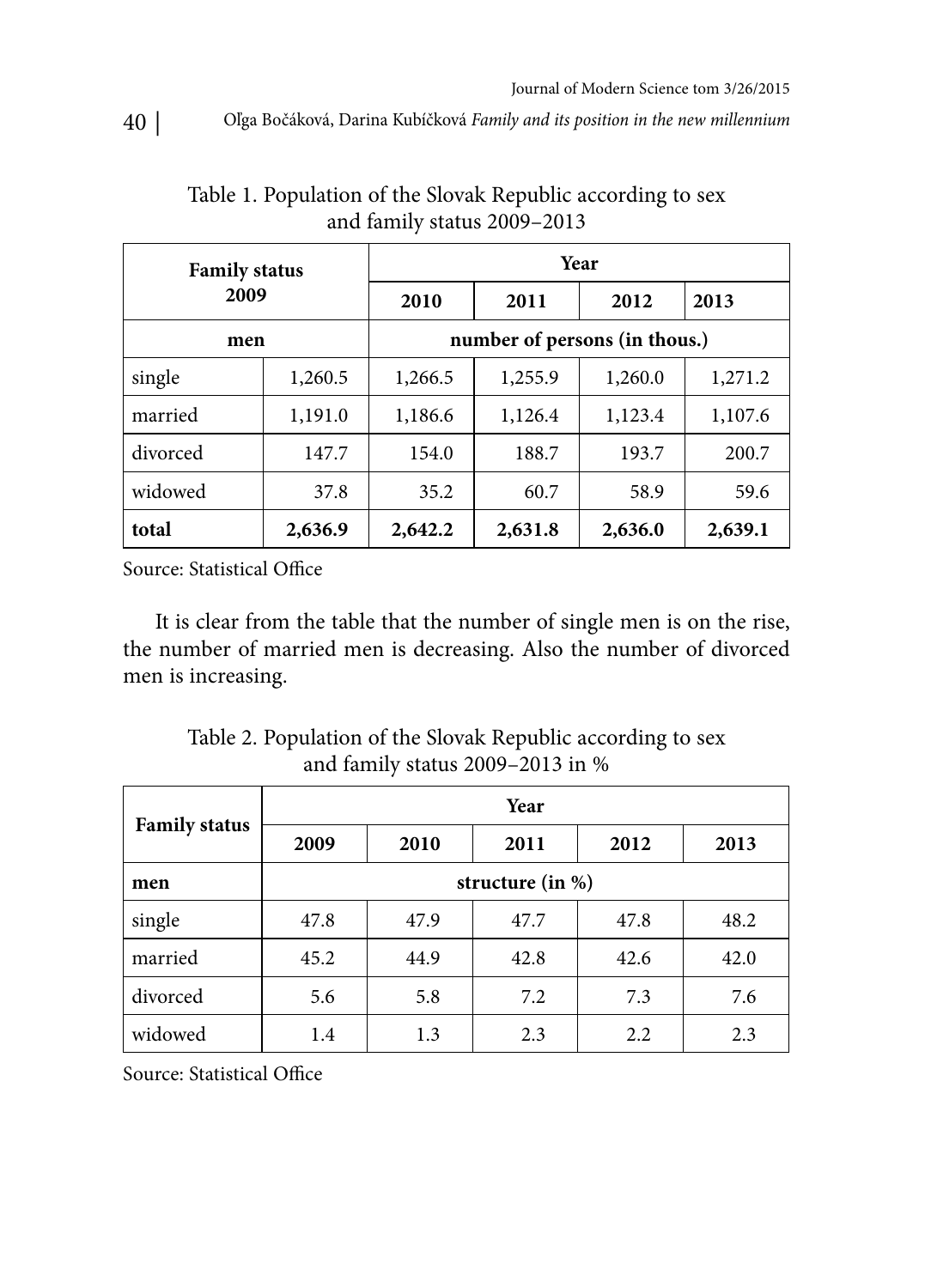| <b>Family status</b> | Year                          |         |         |         |         |
|----------------------|-------------------------------|---------|---------|---------|---------|
|                      | 2009                          | 2010    | 2011    | 2012    | 2013    |
| women                | number of persons (in thous.) |         |         |         |         |
| single               | 1,078.4                       | 1,084.7 | 1,070.8 | 1,074.0 | 1,081.2 |
| married              | 1,195.9                       | 1,190.7 | 1,137.8 | 1,134.2 | 1,124.5 |
| divorced             | 201.5                         | 209.2   | 236.2   | 242.3   | 250.1   |
| widowed              | 312.3                         | 308.5   | 327.7   | 324.3   | 321.0   |
| total                | 2,788.0                       | 2,793.0 | 2,772.6 | 2,774.9 | 2,776.9 |

Table 3. Population of the Slovak Republic according to sex and family status 2009–2013

Source: Statistical Office

The table indicates that the number of single women is on the rise, the number of married women is decreasing. The number of divorced women is also on the rise.

Table 4. Population of the Slovak Republic according to sex and family status 2009–2013 in %

| <b>Family status</b> | Year                 |      |      |      |      |  |
|----------------------|----------------------|------|------|------|------|--|
|                      | 2009                 | 2010 | 2011 | 2012 | 2013 |  |
| women                | structure (in $\%$ ) |      |      |      |      |  |
| single               | 38.7                 | 38.8 | 38.6 | 38.7 | 38.9 |  |
| married              | 42.9                 | 42.6 | 41.0 | 40.9 | 40.5 |  |
| divorced             | 7,                   | 7.5  | 8.5  | 8.7  | 9.0  |  |
| widowed              | 11.2                 | 11.0 | 11.8 | 11.7 | 11.6 |  |

Source: Statistical Office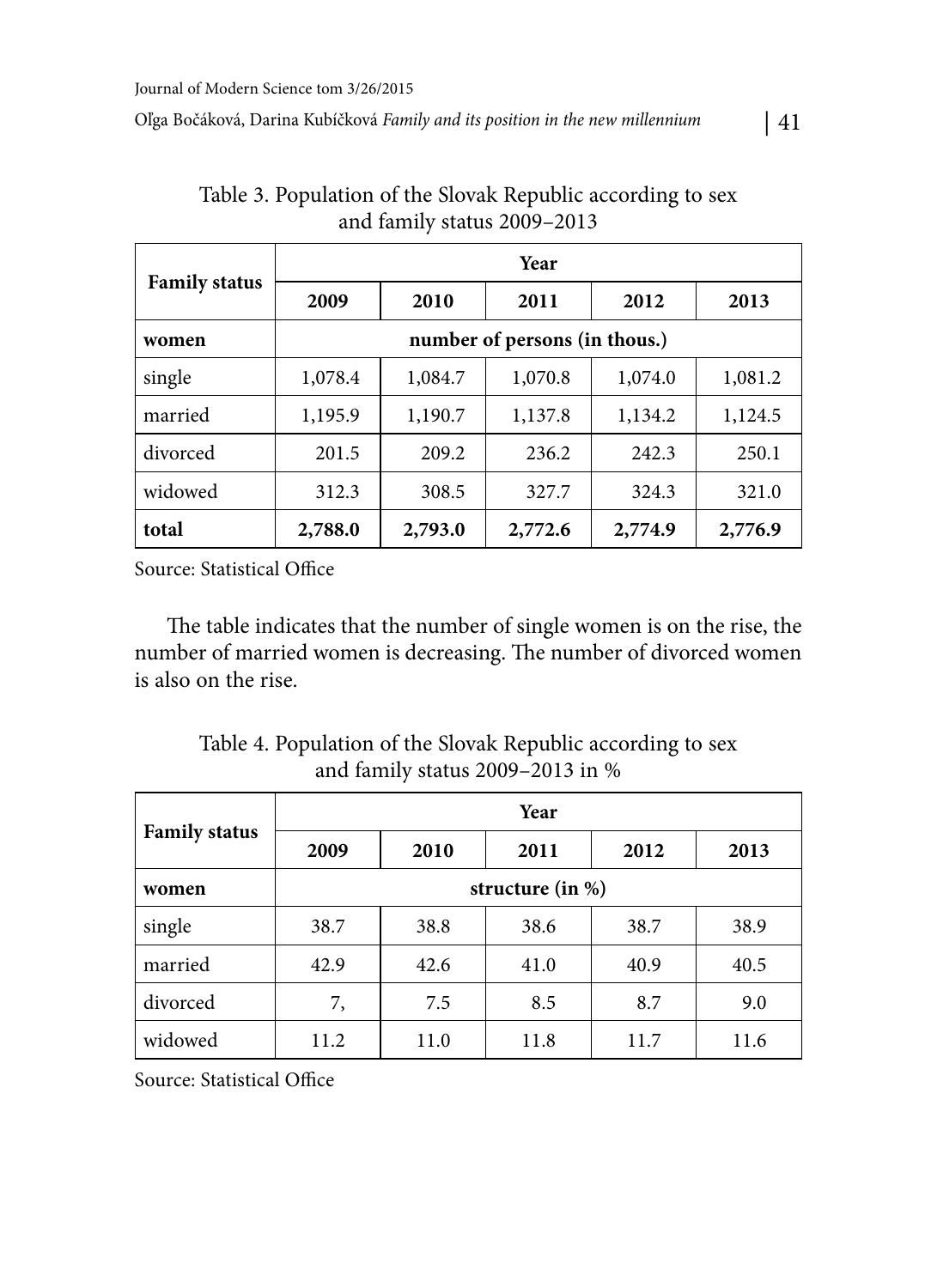At the present time a characteristic feature of the demographic development is population aging. It means that the proportion of older persons is increasing and the proportion of the persons in productive age is decreasing. The proportion of older persons in the overall population will be increased in the coming dozens of years, when the major part of after war generation has reached the retirement age. Social security of aging population will be reflected in the increased load on the people in the productive age. What are the main trends in EU 28?

- The growth of number of inhabitants on the basis of migration continues to be on the rise.
- The average age at birth increases
- The number of births outside the marriage is on the rise
- The average life expectation of men is lower than in case of women
- Fertility rate is decreasing
- Number of marriages is decreasing and number of divorces is on the rise
- The increment of population is slowly on the rise
- The demographic aging is evident (Statistical Office, 2014)

Alianciazarodinu (Alliance for the Family) decided to make the Referendum for the protection of family. According to its declarations its aim was to protect the children and their rights and to achieve that the family remains the most important value of the society. The referendum contained 3 questions:

- 1. Do you agree that no other cohabitation but the union between one man and one woman should be called marriage?
- 2. Do you agree that neither same sex couples nor groups shall be allowed to adopt children and subsequently raise them?
- 3. Do you agree that schools cannot require the participation of children in classes dedicated to sexual behaviour or euthanasia if their parents or the children themselves do not agree with the content of the lessons?

We have provided a graph representing the participation in the referendum according to the regions of the Slovak Republic.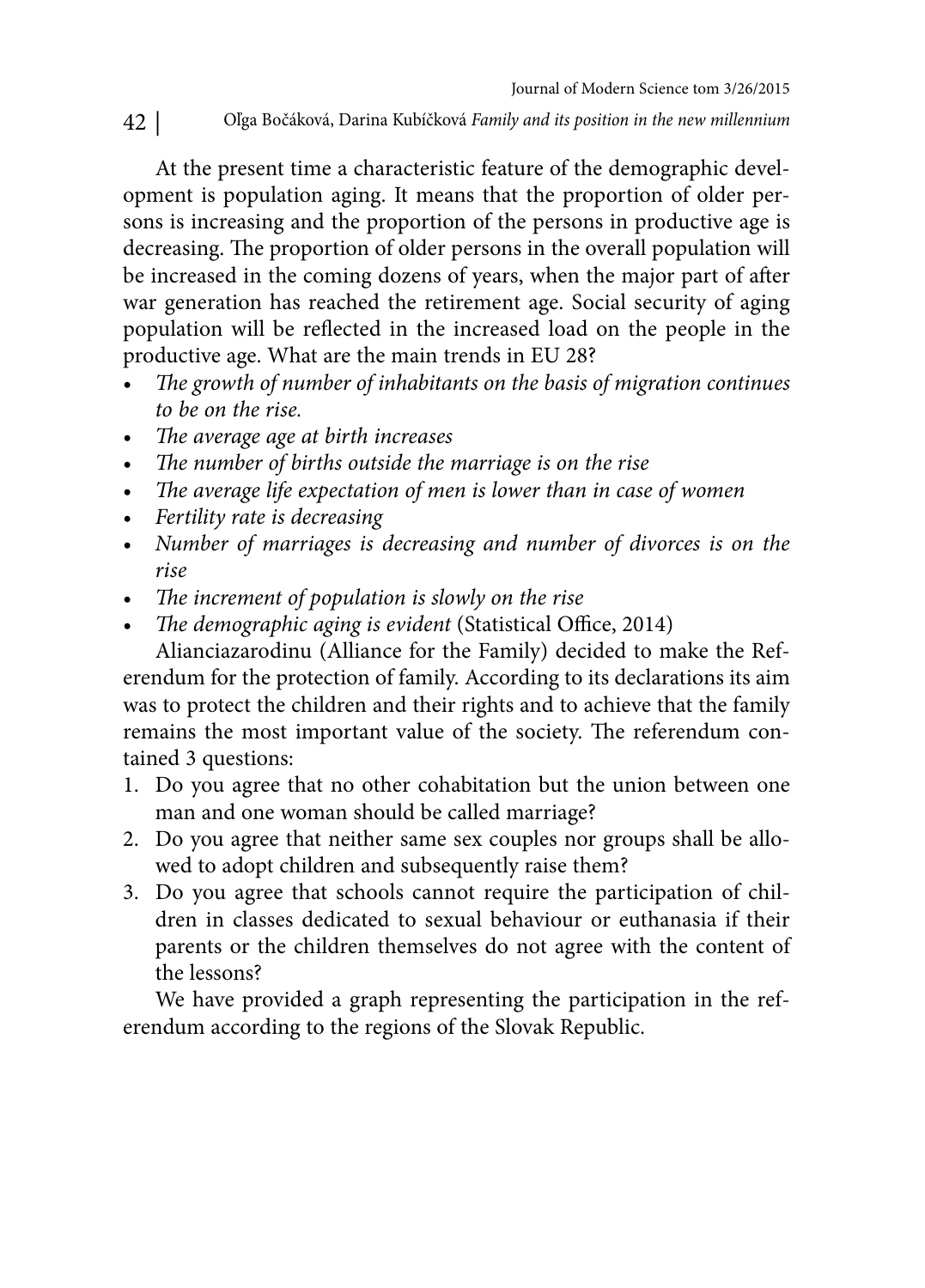

Graph 1. Participation in referendum according to regions in %

Source: https://dennikn.sk/43529/vysledky-referenda-o-rodine-2015/

From the graph it is clear that most inhabitants that participated in this referendum were from the self-governing region of Prešov, then follows the self-governing region of Žilina. The lowest representation was in the self-governing region of Banská Bystrica.

We have also provided the results of referendum according to individual questions.

| <b>Question</b><br>number | Wording of the question                                                                                                                                                                                                            | <b>Answers</b><br>yes |
|---------------------------|------------------------------------------------------------------------------------------------------------------------------------------------------------------------------------------------------------------------------------|-----------------------|
| 1.                        | Do you agree that no other cohabitation but the union<br>between one man and one woman should be called<br>marriage?                                                                                                               | 94.5 %                |
| 2.                        | Do you agree that neither same sex couples nor groups<br>shall be allowed to adopt children and subsequently raise<br>them?                                                                                                        | 92.43 %               |
| 3.                        | Do you agree that schools cannot require the participa-<br>tion of children in classes dedicated to sexual behaviour<br>or euthanasia if their parents or the children themselves<br>do not agree with the content of the lessons? | 90.32 %               |

Table 5. The results of referendum according to individual questions

Source: Statistical Office of the Slovak Republic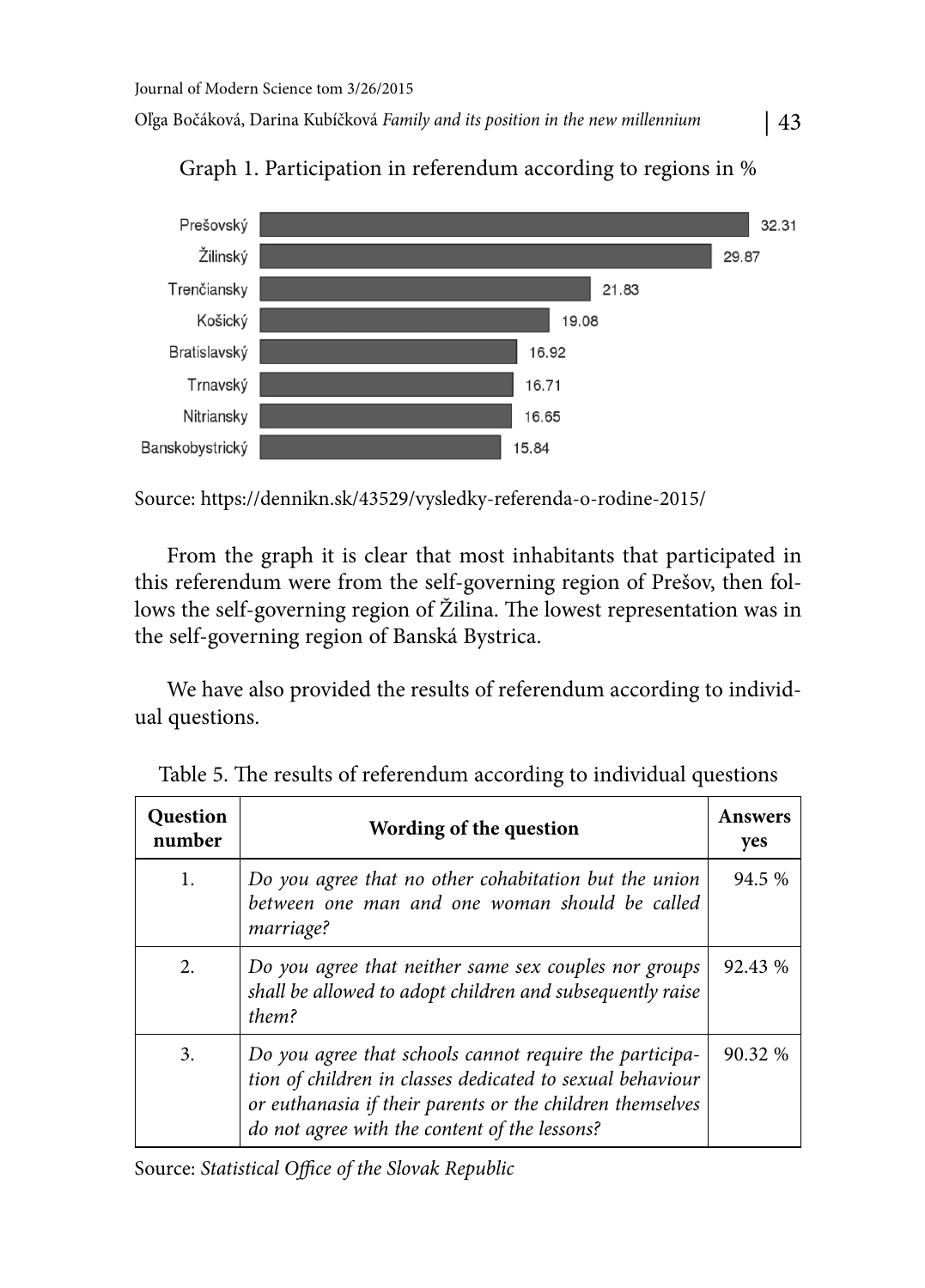From the table we can see that we have recorded the answers "yes" for all three questions. From the number of the present persons in referendum these replies reached more than 90%.

This table indicates the overall replies according to individual questions. The highest percentage i.e. 94.5% was received by the first question – yes, then followed the second question – yes 92.43% and then the third question 90.32% – yes. As far as the answer "no" is concerned, so 7.34% citizens expressed themselves on the question three, then on the question two it was 5.54% and on the question one 4.13%.



Graph 2. Participation in the referendum (attended – did not attend)

Source: Statistical Office of the Slovak Republic

The graph indicates clearly that 21.41% citizens participated in the Referendum for the protection of family. 78.59% citizens did not participate. On the basis of this we can state that for the results of the referendum to be binding more than half of all voters would have to vote. It is approximately 2.2 million people, on the whole more than 944 thousand people voted. The referendum on family is not valid, the attendance at it was low. After adding up 100 of constituencies it represented 21.41%. The regional differences were in particular between the south and the north: in principle it held true that the further north, the higher the attendance, the highest attendance was in the regions of Prešov and Žilina.

At the present time the family is perceived as a connecting link between the child and the society. Within the family we teach each other the mutual trust, we are open to other people and we learn the mutual tolerance.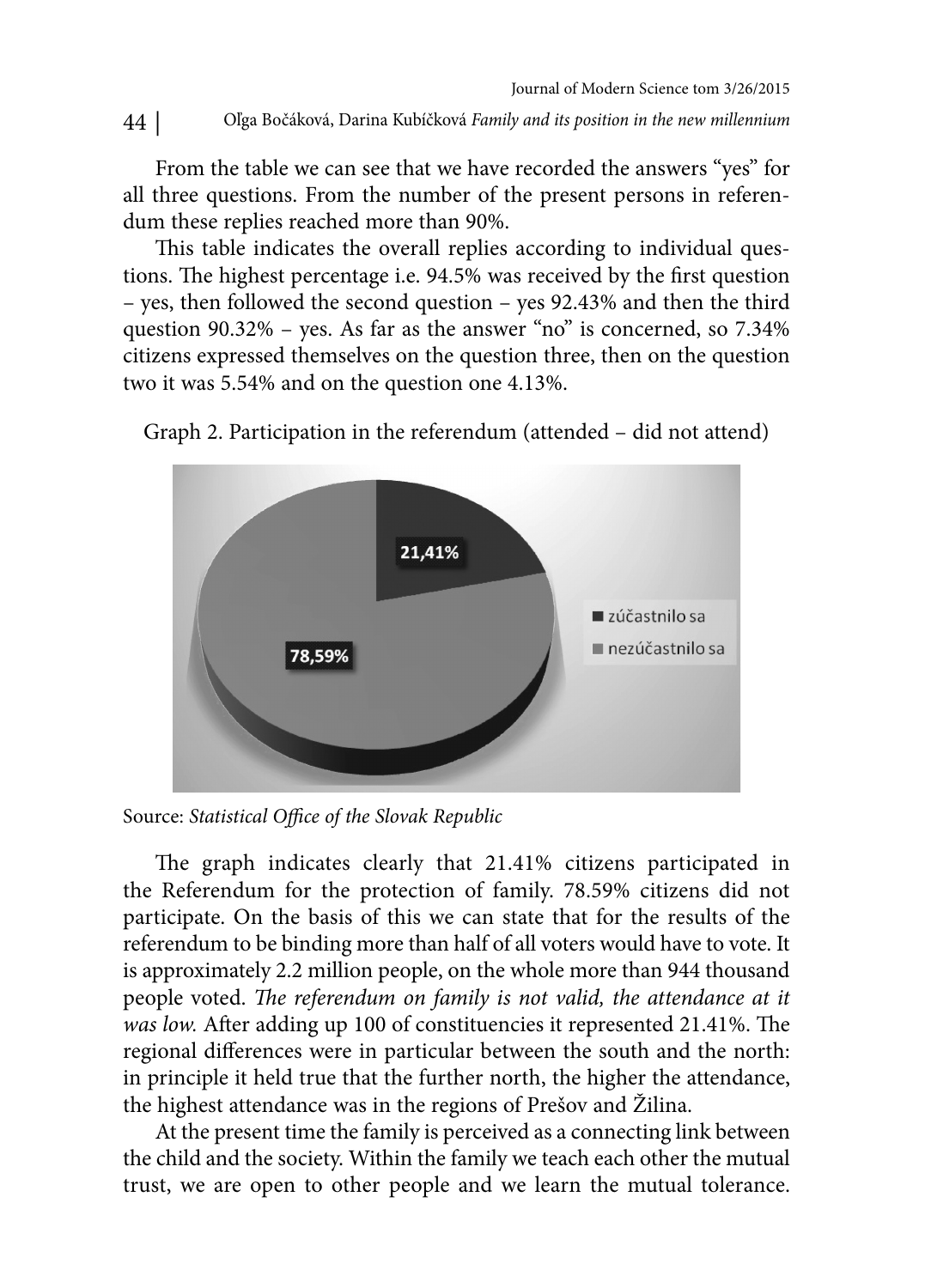A family has to overcome many problems. Sometimes the family can help itself at other times it needs help. Social work and also social services are important for the family. The issues of harmonisation of work and family represent quite a frequented topic for debates at the present time. Not only within individual families, but also on the political scene or on the level of employing entities. It turns out that at the present time the economic value of the family is one of the main political issues within the European Union.

However we can state that the present families face big problems and in particular that they miss funds and that many of them do not have work. Other problems are developing from it. On the part of the government institutions it is necessary to pay more and more attention to the families, because the family has been and will be the foundation of the society.

The present family is on the halfway between a traditional and a modern family. It has found itself in the transient phase between the society that recognised one generally valid norm of family life and a plurality model, in which the diversity of norms is legitimate, even required. It also reflects the present social and economic situation and passes to the new model of reproduction behaviour of the population (Such, 2008) (Such-Pyrgiel, 2014).

## **References**

- Bočáková, O. 2010. Problémy starnúcej populácie. TnUAD: Trenčín. 2010. p. 3–4.ISBN 978-80-8075-460-0.
- Bočáková, O. 2013. Demografické východiská sociálnej politiky v Slovenskej republike. In: Bočáková, O. (ed.) Sociálnapolitikaseniori. (Social policy seniors). Trenčín: TnUAD, 2013. ISBN 978-80-8075-612-3.
- Dudžáková, A. 2014. Opatroveľská služba ako jedna z foriem sociálnej pomoci. In Ekonomika a řízení ve zdravotních a sociálních službách, Sborník 3. ročníku medzinárodní vědecké konference. Praha: International ART CAMPUS Prague, s.r.o., 2014. ISBN 978-80-86877-70-9, p. 123–128.
- Hroncová, J., a kol. 2000. Sociálna pedagogika a sociálna práca. Banská Bystrica: Univerzita Mateja Bela, 2000. p. 293. ISBN 978-80-224-1074-8.
- John Paul II. Familiarisconsortio, Trnava: SSV, 1993. p. 83. ISBN 80-88933-75-7.
- Koteková, R. et al. 1998. Psychológia rodiny. Košice: PeGaS, 1998. p. 16. ISBN 80-967901-0-2.
- Langmeier, J.,Krejčírová, D. 2006. Vývojová psychologie. 2nd updated edition. Praha: Grada Publishing, 2006. p. 368. ISBN 80-247-1284-9.